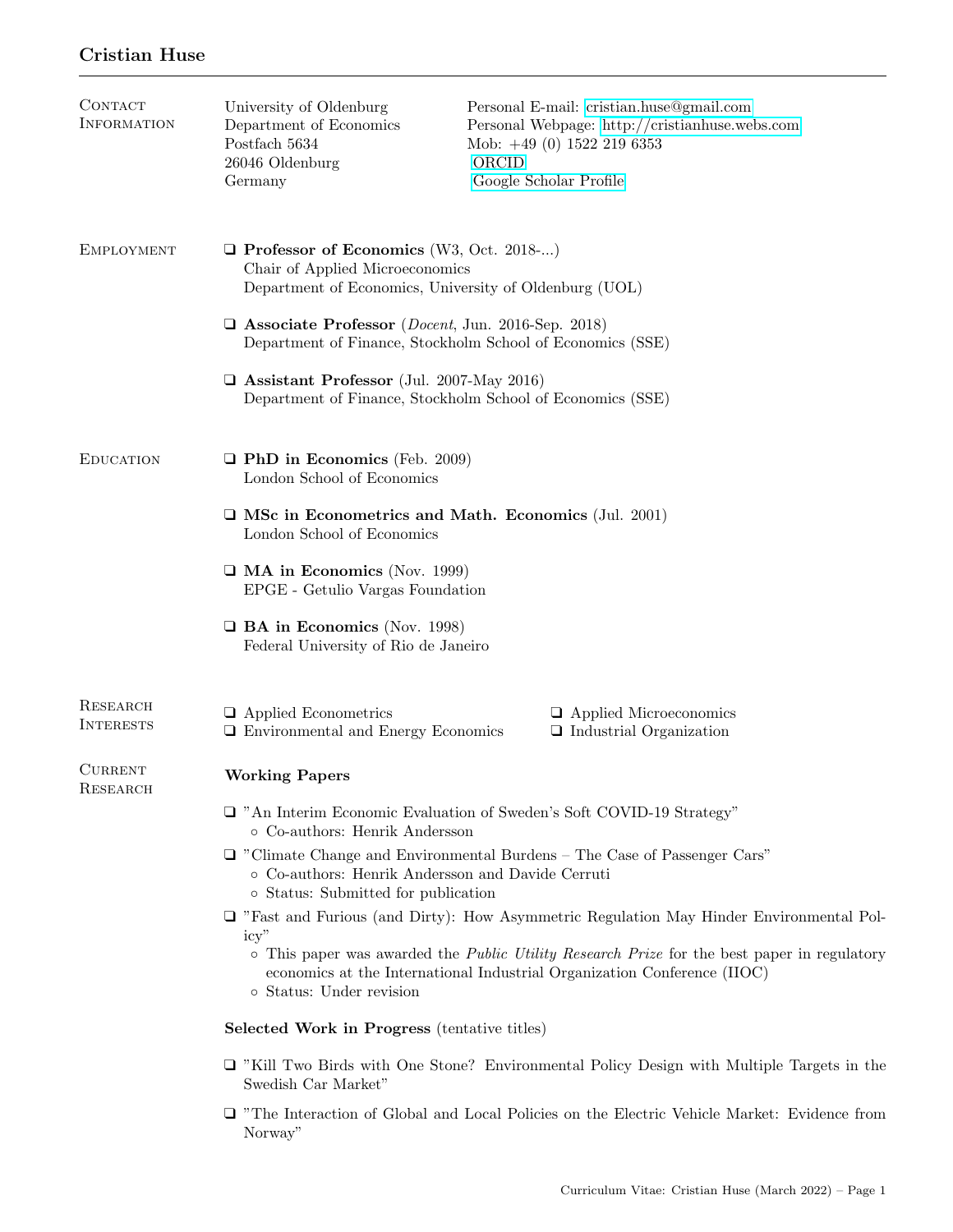- ❑ Huse, C. and N. Koptyug (2022). "Salience and Policy Instruments: Evidence from the Auto Market". [Journal of the Association of Environmental and Resource Economists](https://www.journals.uchicago.edu/doi/10.1086/716878) 9 (2), 345-382.
- ❑ Huse, C., C. Lucinda, and A. Ribeiro (2021). "Assessing the Effects of a Large Temporary Energy Savings Program: Evidence from a Developing Country". [Journal of Environmental](https://doi.org/10.1016/j.jeem.2021.102529) [Economics and Management](https://doi.org/10.1016/j.jeem.2021.102529) 110, October 2021, 102529.
- ❑ Huse, C., C. Lucinda, and A. Ribeiro (2020). "Consumer Response to Energy Label Policies: Evidence from the Brazilian Energy Label Program". [Energy Policy](https://doi.org/10.1016/j.enpol.2019.111207) 138, March 2020, 111207.
- ❑ Huse, C. (2018). "Fuel Choice and Fuel Demand Elasticities in Markets with Flex-fuel Vehicles". [Nature Energy](https://doi.org/10.1038/s41560-018-0175-3) 3, 582-588.
- ❑ Huse, C. and N. Koptyug (2017). "Bailing On The Car That Wasn't Bailed Out: Bounding Consumer Reactions to Financial Distress". [Journal of Economics and Management Strategy](http://onlinelibrary.wiley.com/journal/10.1111/(ISSN)1530-9134) 26 (2), 337-374.
- ❑ Huse, C. and C. Lucinda (2014). "The Market Impact and the Cost of Environmental Policy: Evidence from the Swedish Green Car Rebate". [Economic Journal](https://doi.org/10.1111/ecoj.12060) 124, F393-419 (lead article).

◦ Featured in LSE's [European Politics and Policy blog](http://bit.ly/11WLPQv)

❑ Salvo, A. and C. Huse (2013). "Build It, But Will They Come? Evidence from Consumer Choice Between Gasoline and Sugarcane Ethanol". [Journal of Environmental Economics and](http://www.sciencedirect.com/science/article/pii/S0095069613000223) [Management](http://www.sciencedirect.com/science/article/pii/S0095069613000223) 66, 251-279.

◦ Featured in Folha de Sao Paulo (major Brazilian daily newspaper)

- ❑ Huse, C. and A. V. M. Oliveira (2012). "Does Product Differentiation Soften Price Reactions to Entry? Evidence from the Airline Industry". [Journal of Transport Economics and Policy](http://www.ingentaconnect.com/content/lse/jtep/2012/00000046/00000002/art00003) 46 (2), 189-204.
- ❑ Salvo, A. and C. Huse (2011). "Is Arbitrage Tying the Price of Ethanol to that of Gasoline? Evidence from the Uptake of the Flexible-Fuel Technology". *[Energy Journal](http://www.iaee.org/en/publications/ejarticle.aspx?id=2429)* 32 (3), 119-148.
- ❑ Huse, C. (2011). "Term Structure Modelling with Observable State Variables". [Journal of](http://www.sciencedirect.com/science/article/pii/S0378426611001658) [Banking and Finance](http://www.sciencedirect.com/science/article/pii/S0378426611001658) 35 (12), 3240-3252.
- ❑ Oliveira, A. V. M. and C. Huse (2009). "Localized Competitive Advantage and Price Reactions to Entry: Full-Service vs. Low-Cost Airlines in Recently Liberalized Emerging Markets". [Transportation Research E: Logistics and Transportation Review](http://www.sciencedirect.com/science/article/pii/S1366554508001221) 45 (2), 307-320.
- ❑ Huse, C. and F. Evangelho (2007). "Investigating Business Traveller Heterogeneity: Low-Cost vs Full-Service Airline Users?". [Transportation Research E: Logistics and Transportation Review](http://www.sciencedirect.com/science/article/pii/S1366554506000810) 43 (3), 259-268.
	- Most downloaded article from the journal's website in 2007:Q1, top 10 in 2007.
- ❑ Evangelho, F., C. Huse, and A. Linhares (2005). "Market Entry of a Low-Cost Airline and Impacts on the Brazilian Business Travellers". [Journal of Air Transport Management](http://www.sciencedirect.com/science/article/pii/S0969699704000602) 11 (2), 99-105.

#### Publications in Books

- ❑ Cerruti, D. and C, Huse (2021) "Policy Instruments to Reduce Carbon Emissions from Road Transport". In: Vickerman, Roger (eds.) [International Encyclopedia of Transportation](http://dx.doi.org/10.1016/b978-0-08-102671-7.10094-6) vol 1. pp .514- 519 United Kingdom: Elsevier Ltd.
- ❑ Huse, C. and C. Lucinda (2014.) "Growth of the Middle Class: Meeting the Challenges". In: DATAGRO (Org.) Global Agribusiness Forum Academy - GAF Academy, Sao Paulo, 2014.
- ❑ Huse, C. and A. Salvo (2006). "Estimation and Identification of Demand and Supply" (in Portuguese). In: Quantitative Methods Applied to Antitrust and Regulation, eds. Eduardo P. S. Fiuza and Ronaldo S. da Motta. (Instituto de Pesquisa Economica Aplicada). Brasilia: SDE (Ministry of Justice), 2006.

#### Retired Working Papers with Citations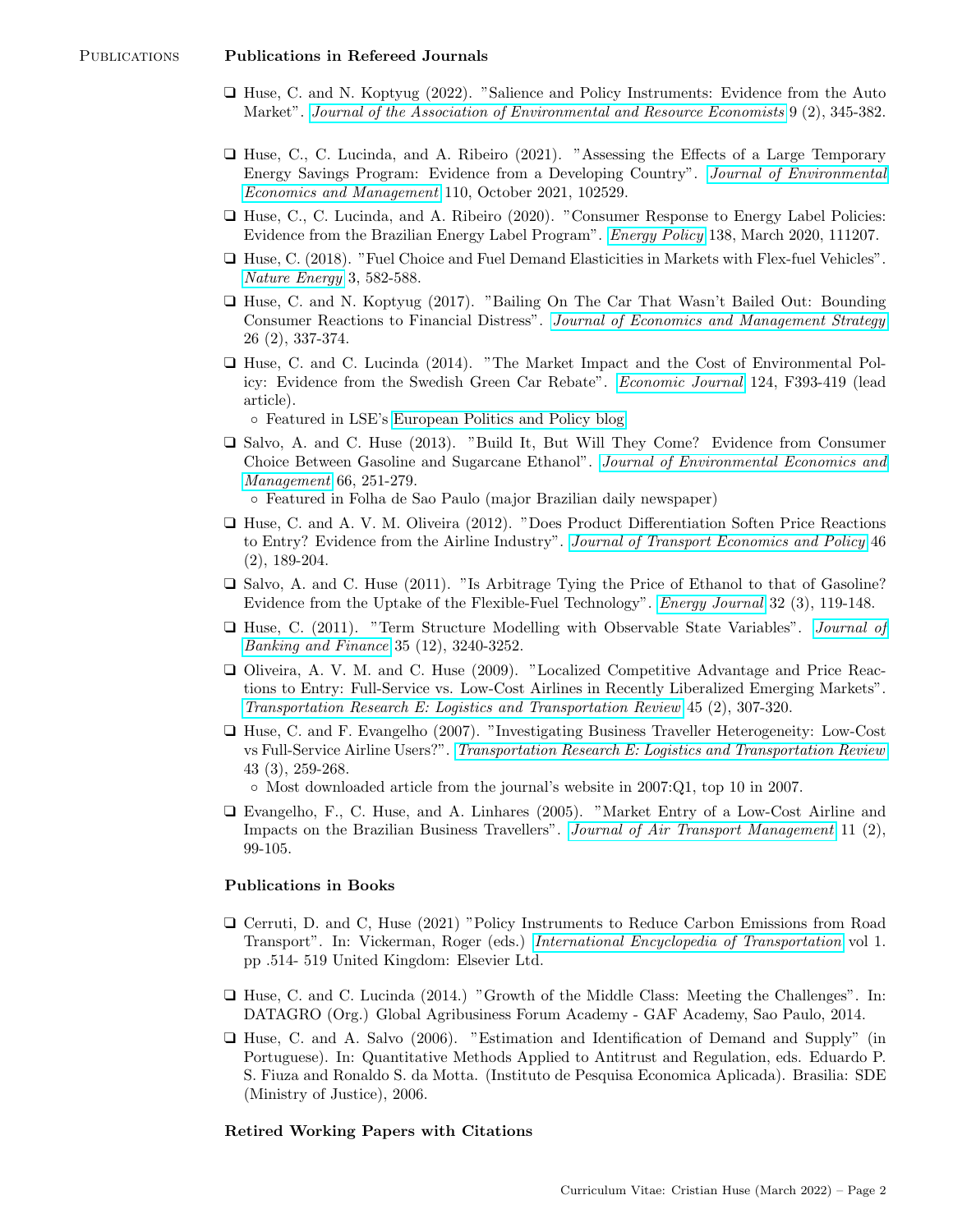- ❑ Davis, P. J. and C. Huse (2009). "Estimating the 'Coordinated Effects' of Mergers".
- ❑ Friberg, R. and C. Huse (2011). "How to Use Demand Systems to Evaluate Risky Projects, with an Application to the Automobile Industry".

# PRESENTATIONS Invited Conference Presentations

## ❑ 2021

- Bern Energy Economics Workshop, University of Bern, Switzerland
- ❑ 2020
	- Environmental and Resource Economics Group German Economic Association (AUROE – Verein fuer Socialpolitik)

#### ❑ 2018

◦ Fuel-efficient Mobility Workshop, KAPSARC (King Abdullah Petroleum Studies and Research Center), Riyadh, Saudi Arabia

❑ 2012

◦ Industrial Organization Session, Brazilian Econometric Society Annual Meeting (SBE), Porto de Galinhas, Brazil

## Contributed Conference Presentations

#### ❑ 2019

- Economics of Low-Carbon Markets (LCM) Workshop, Sao Paulo
- European Association for Research in Industrial Economics Meetings (EARIE), Barcelona
- Toulouse Conference on Energy and Climate, Toulouse
- ❑ 2018
	- Workshop "Scaling up Green Finance: The Role of Central of Banks", Deutsche Bundesbank – Berlin
	- World Congress of Environmental and Resource Economists, Gothenburg (2 papers)
	- International Energy Symposium, Barcelona

## ❑ 2017

- REAP Meetings, Sao Paulo
- SITE Summer Workshop, Stanford University
- Association of Environmental and Resource Economists Summer Conference (AERE), Pittsburgh
- International Transport Economics Association (ITEA), Barcelona
- International Industrial Organization Conference (IIOC), Boston

## ❑ 2016

- Mannheim Energy Conference, Mannheim
- ❑ 2015
	- Economics of Low-Carbon Markets (LCM) workshop, Ribeirao Preto
- ❑ 2014
	- IPEA Regulation Workshop, Rio de Janeiro
	- Econometric Society Latin American Meetings (LAMES), Sao Paulo
	- International Symposium on Motor Fuel Taxation, Stockholm
	- European Association for Research in Industrial Economics Meetings (EARIE), Milan
	- World Congress of the Environmental and Resource Economists (WCERE), Istanbul

#### ❑ 2013

- Economics of Low-Carbon Markets (LCM) workshop, Ribeirao Preto
- Brazilian Econometric Society Annual Meeting (SBE), Foz do Iguacu
- European Association for Research in Industrial Economics Meetings (EARIE), Evora
- SITE Summer Workshop Advances in Environmental and Energy Economics, Stanford University
- ❑ 2012
	- Brazilian Econometric Society Annual Meeting (SBE), Porto de Galinhas
	- Swedish Economic Association Meeting (SEA), Stockholm
	- Jornadas de Economia Industrial (JEI), Murcia
	- European Association for Research in Industrial Economics Meetings (EARIE), Rome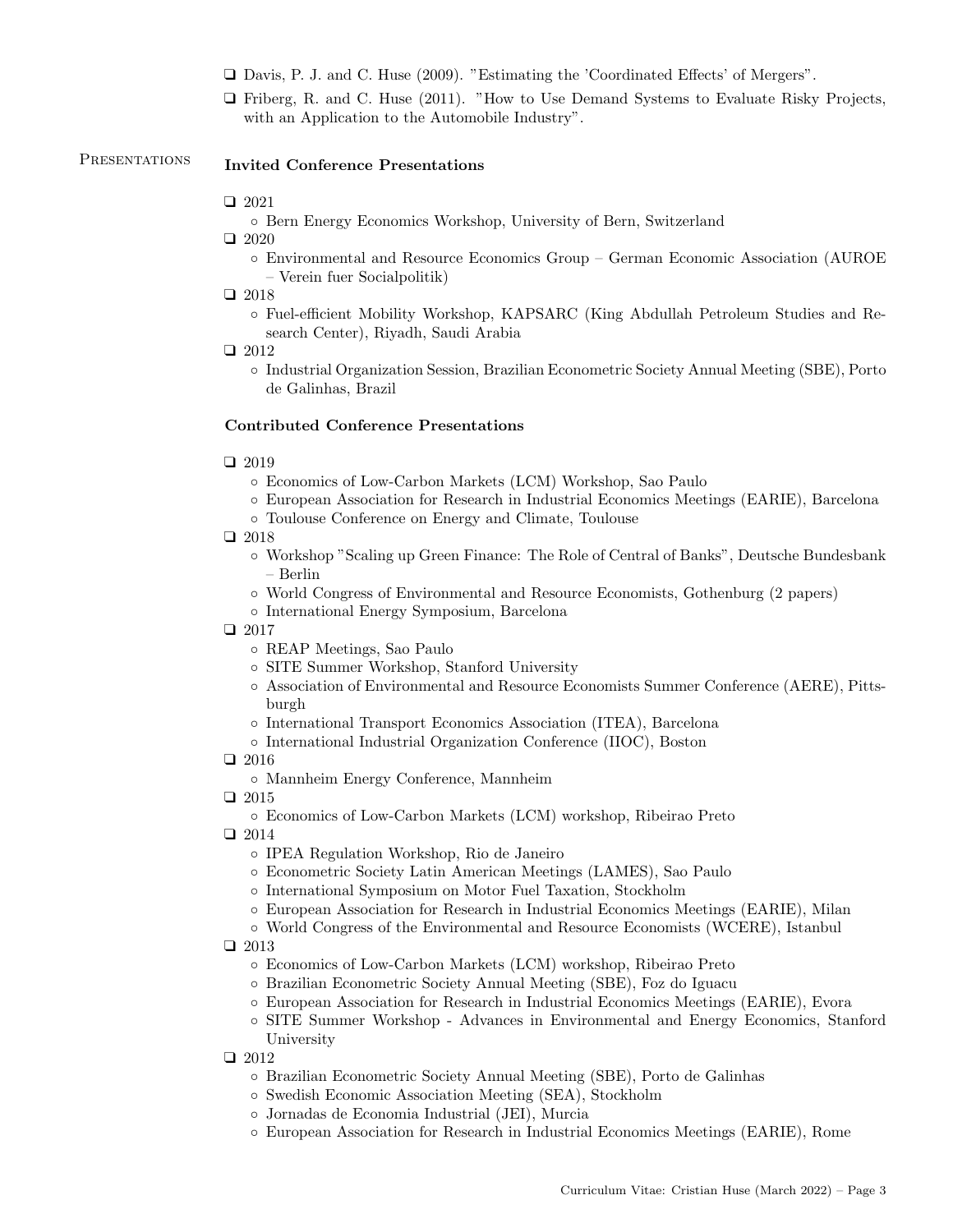- European Economic Association Annual Meetings (EEA), Malaga
- Common Ground: Recent Work in Empirical Labour and Industrial Organization, Copenhagen
- International Industrial Organization Annual Conference (IIOC), Arlington

## ❑ Pre-2012

- Brazilian Econometric Society Annual Meeting (SBE), Foz do Iguacu (2 papers)
- Jornadas de Economia Industrial (JEI), Valencia
- European Association for Research in Industrial Economics Meetings (EARIE), Stockholm
- European Economic Association Annual Meetings (EEA), Oslo
- CEPR Applied Industrial Organization Meeting, Tel Aviv
- Foro de Finanzas (Spanish Finance Association Meeting), Elche
- ZEW Conference "Quantitative Analysis in Competition Assessments", Mannheim
- Swedish Economic Association Meeting, Lund
- European Association for Research in Industrial Economics Meetings (EARIE), Istanbul
- Econometric Society World Congress (ESWC), Shanghai
- European Association for Research in Industrial Economics Meetings (EARIE), Ljubljana
- European Economic Association Annual Meetings (EEA), Barcelona
- Econometric Society European Summer Meetings (ESEM), Barcelona
- CEPR Applied Industrial Organization Meeting, Mannheim<sup>∗</sup>
- ISCTE Business School Conference on Mergers and Acquisitions, Lisbon
- Swedish Workshop on Competition Research, Stockholm
- International Industrial Organization Annual Conference (IIOC), Boston
- Swedish Workshop on Competition Research, Stockholm
- Econometric Society North American Summer Meetings (NASM), Minneapolis
- International Workshop on Spatial Econometrics and Statistics, Rome
- Econometric Society World Congress (ESWC), London
- Air Transport Research Society Annual Meeting, Rio de Janeiro
- Semiparametrics in Rio, Rio de Janeiro
- Air Transport Research Society Annual Meeting, Istanbul
- Brazilian Finance Society Annual Meeting (SBFin), various years
- Brazilian Econometric Society Annual Meeting (SBE), various years
- Brazilian Statistical Association Annual Meeting (SINAPE/ESTE), various years
- Econometric Society Latin American Meetings (LAMES), SA˜£o Paulo
- Common Features in Rio, Rio de Janeiro

## Invited Seminar and Workshop Presentations

## ❑ 2018

- Technical University of Dortmund; University of Duesseldorf; Institut d'Economia de Barcelona ❑ 2017
	- ETH-Zurich; CEMFI; University of Sao Paulo (FEARP); Getulio Vargas Foundation (EPGE); University of Graz

❑ 2016

◦ University of Oldenburg; ZEW; Mines ParisTech; University of Ghent; London School of Economics; Lancaster University

❑ 2015

- Research Institute for Industrial Economics (IFN-Stockholm); Getulio Vargas Foundation (EBAPE); ZEW
- ❑ 2014

◦ University of Bern; Stockholm Business School; University of Connecticut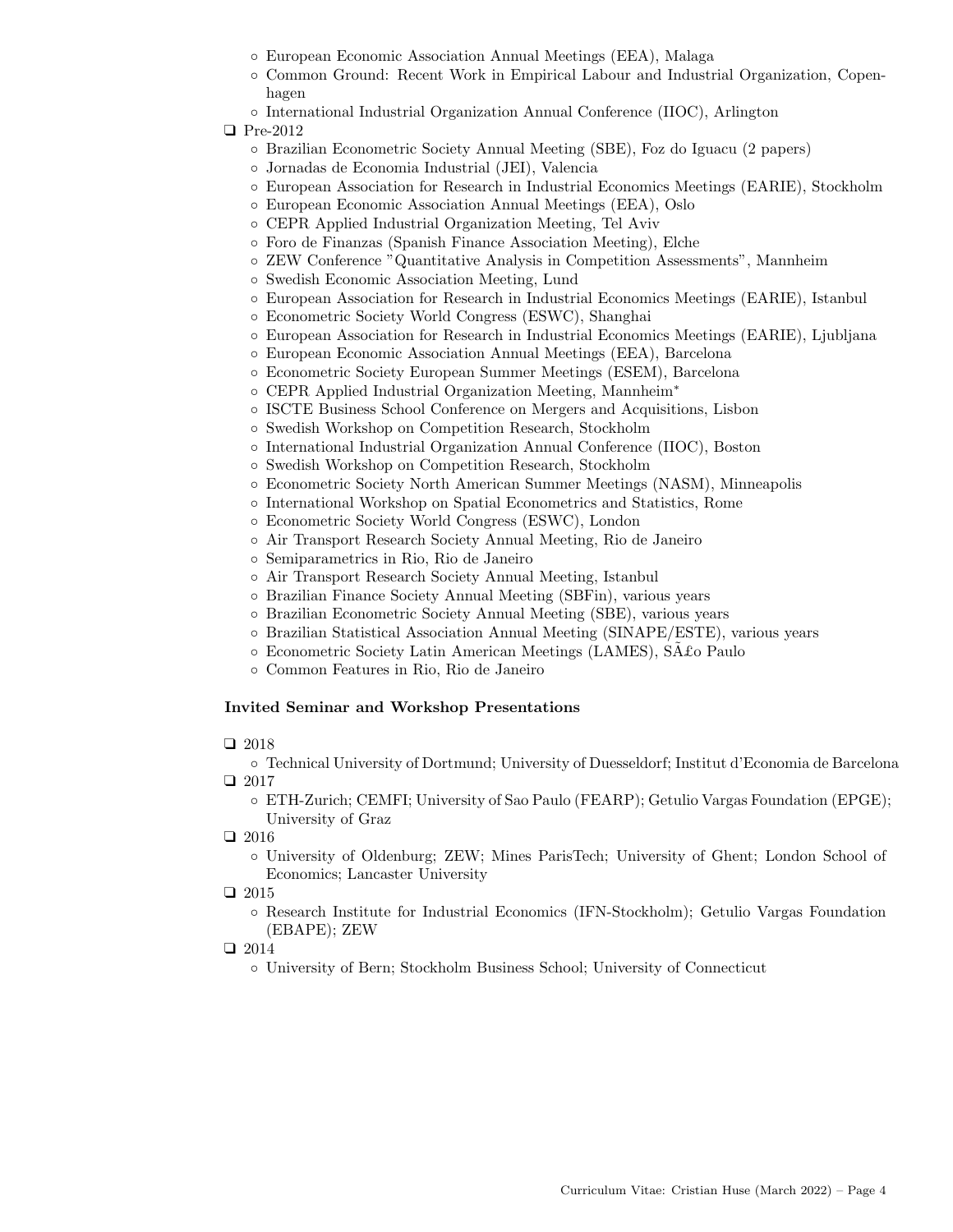- ❑ 2013
	- University of Surrey; Cornell University
- ❑ 2012
	- IV MOITA Workshop; Toulouse School of Economics; Swedish Road and Transport Research Institute (VTI); CEMFI; REAP-MOITA Workshop; University of Sao Paulo (FEARP); SSE (2)
- ❑ Pre-2012
	- II MOITA Workshop; SSE (2); Universidad Carlos III Madrid; I MOITA Workshop; DG-COMP (European Commission); Getulio Vargas Foundation (EESP); CEMFI; ESSEC; Queen Mary; SSE (5); ISCTE Business School; Bank of England; Universita Bocconi; Tilburg University; Cambridge University; Brazilian Competition Commission (2); Aeronautics Institute of Technology (Brazil).

## Selected Paper Discussions

- ❑ Environmental and Resource Economics Group, German Economic Association (AUROE, 2021)
- ❑ AERE (invited discussant in sponsored session, 2017)
- ❑ CEPR (2010, 2011, 2012, 2014)
- ❑ IIOC (2009, 2012, 2017)
- ❑ EARIE (2011, 2012)
- ❑ JEI (2012)
- ❑ Mannheim Energy Conference (2016)
- ❑ ZEW Conference "Quantitative Analysis in Competition Assessments" (2010)
- ❑ SBE (2011, 2012)
- ❑ MOITA (2012, 2015)

## Selection of Sessions Chaired

❑ German Economic Association (VfS): The Economic Impact of Climate Change (2021)

- ❑ Mannheim Energy Conference (2016)
- ❑ LCM (2013-2015, 2017)
- ❑ EARIE (2011, 2012)
- ❑ SBE (2011)
- ❑ ESWC (2010)
- ❑ ESEM (2009)

Teaching and **SUPERVISION** 

## Teaching Experience (post-PhD)

- ❑ Current Teaching Postgraduate Level
	- Advanced Econometrics: Statistical Learning UOL (2019-...)
	- Econometrics of Policy Evaluation UOL (2019-...)
	- Industrial Organization UOL (2018-...)
	- Publishing in the Hard Sciences as a Social Scientist UOL (2021)
- ❑ Current Teaching Undergraduate Level
	- Applied Industrial Organization UOL (2019-...)
	- Environmental Economics and Environmental Policy UOL (2019-...)
- ❑ Other Modules offered by the Chair
	- Applied Environmental Economics MSc level, UOL
	- Resource Economics MSc level, UOL
- ❑ Previous Teaching
	- Introduction to Environmental Modelling MSc level, UOL (2020)
	- Introduction to Economics BSc level, UOL (2019)
	- Environmental Economics MSc level, UOL (2018)
	- Topics in Industrial Organization PhD level, USP (2014)
	- Empirical Industrial Organization MSc level, USP (2013)
	- Topics in Econometrics MSc level, USP (2013)
	- Asset Allocation BSc level, SSE (2016-2018)
	- Finance BSc level, MSc level SSE (2010-2012, 2015-2018)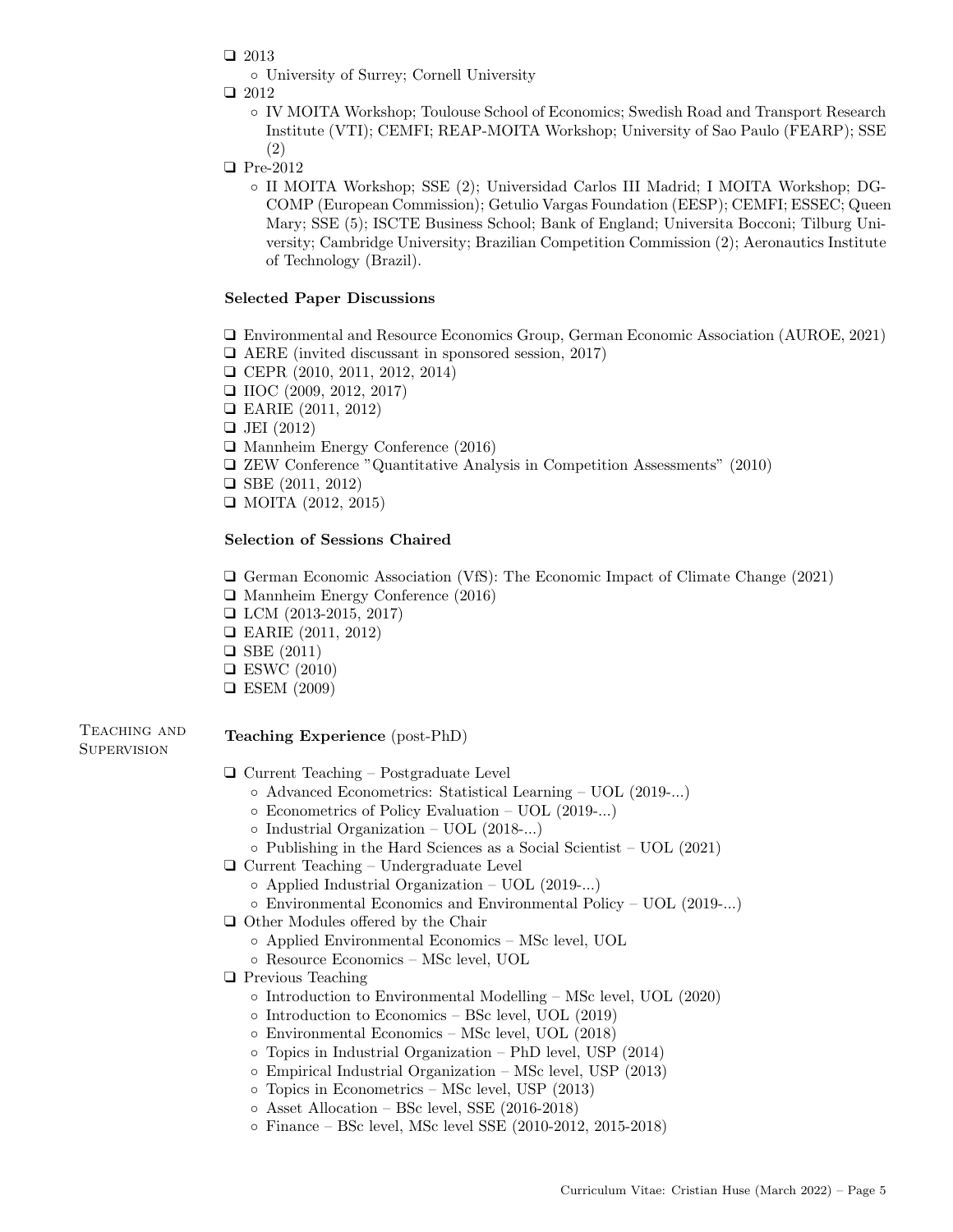- Investments BSc level, EMBA SSE-Stockholm, EMBA SSE-Russia (2007-2012)
- Finance In-company

## Student Supervision

## ❑ PhD-level

- At UOL: Mirlind Mustafa (ongoing).
- At SSE: Nikita Koptyug (placed at IFN Research Institute for Industrial Economics, Stockholm).
- ❑ MSc- and BSc-level
	- At UOL: Supervised 3 BSc thesis as main supervisor and 1 BSc thesis as secondary supervisor.
	- At SSE: Supervised 18 Msc and 30 BSc theses, including two winners of the Jusek Prize for best MSc Economics thesis in Sweden (2009, 2010), the best MSc Economics thesis prize at SSE (2011), and the runner-up for the Swedish Competition Authority (KKV) essay competition (2012).

#### PhD Theses Committees and Discussion

Mathias Mier (UOL, 2019), Markus Bortolamedi (UOL, 2019), Thomas Seiler (SSE, 2018), Daniel Coublucq (Toulouse School of Economics, 2012), Andre Romahn (SSE, 2012), Raquel Sampaio (Toulouse School of Economics, 2011), Florin Maican (University of Gothenburg, 2010).

#### Faculty Development

- ❑ Course "Teaching Management with the Case Method", by James Clawson, Darden School of Business, U. Virginia.
- ❑ Course on Gender Awareness, by Jan Shubert, Babson College

#### PROFESSIONAL **SERVICE** Refereeing

- 
- ❑ Economics: American Economic Review; American Journal of Agricultural Economics; Econometric Theory; Economic Journal; Energy Economics; Energy Journal; Environmental and Resource Economics; European Economic Review; International Economic Review; International Journal of Industrial Organization, Journal of Econometrics; Journal of Environmental Economics and Management, Journal of the Association of Environmental and Resource Economists; Journal of Economics and Management Strategy; Journal of the European Economic Association; Journal of Industrial Economics; Resource and Energy Economics; Review of Economics and Statistics; Review of Economic Studies.
- ❑ Other areas: Energy for Sustainable Development; Management Research Review; Quantitative Finance; Studies in Nonlinear Dynamics and Econometrics; Transportation Research A: Policy and Practice; Transportation Research E: Logistics and Transportation Review.
- ❑ National Journals: Brazilian Review of Econometrics; Brazilian Review of Economics, German Economic Review.

#### Reviewing

❑ US National Science Foundation, INRA (France)

#### Seminar Organization

❑ [VISEE – Virtual International Seminar in Environmental and Energy Economics](https://www.kpm.unibe.ch/research/virtual_international_seminar_in_environmental_and_energy_economics_visee/index_eng.html) (2020-...) ◦ VISEE is a seminar series co-organized by the University of Oldenburg, the University of Bern, ifo Institut, the University of Munich, and the Technical University of Munich.

## Conference Organization

❑ Young Researcher Conference of the Environmental and Resource Economics Group – German Economic Association (AUROE Nachwuchs Workshop – Verein fuer Socialpolitik) (2021)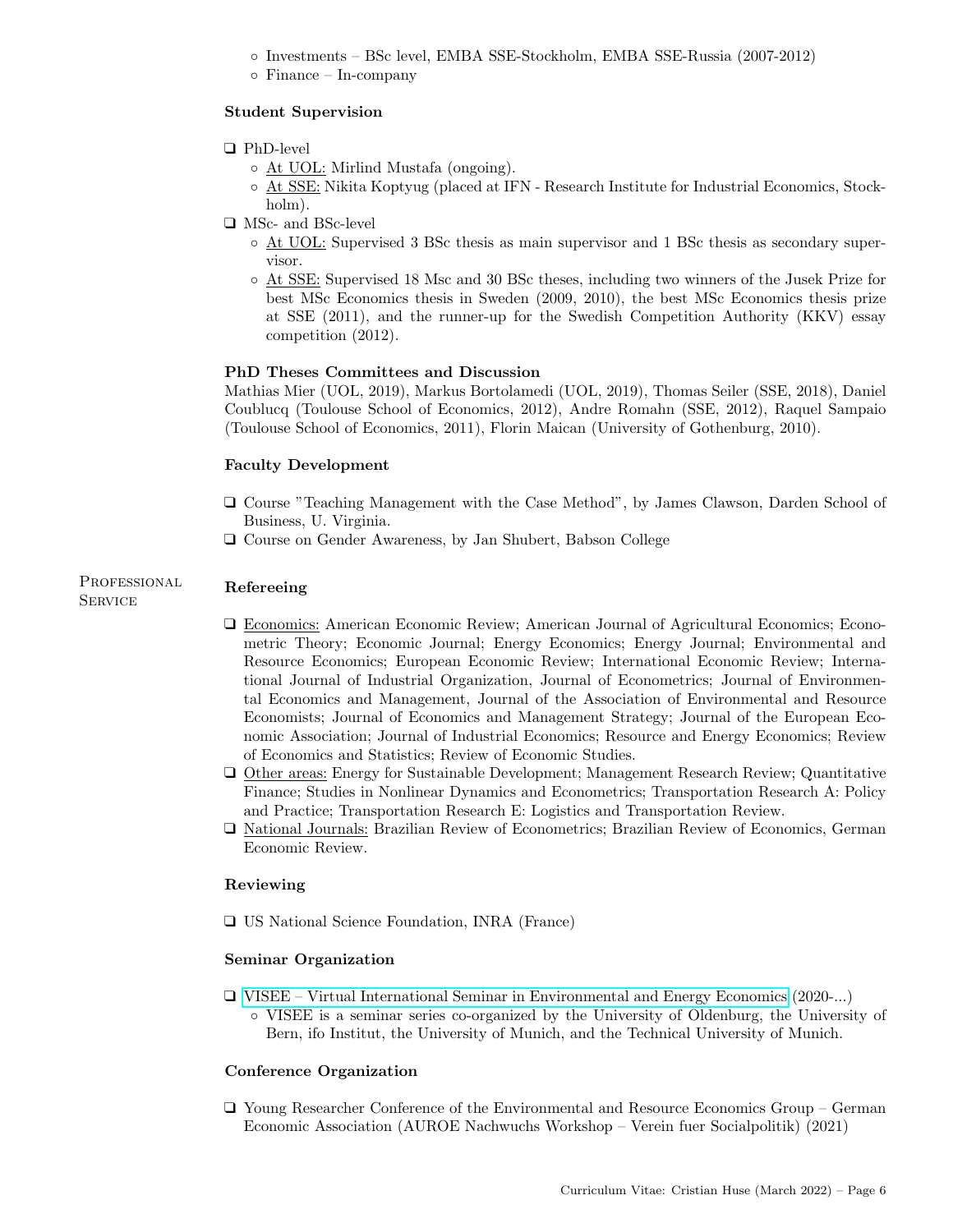- ❑ [Workshop Economics of Low-Carbon Markets](https://sites.google.com/usp.br/lcm2019/home) (2013-...)
- ❑ [Lower Saxony Workshop in Applied Economics](https://www.wipol.uni-hannover.de/de/news-veranstaltungen/veranstaltungen/niedersaechsischer-workshop-in-applied-economics-2020-in-hannover/) (2020-...)
- ❑ MOITA Workshop Series (2011-2015)

#### Session Organization

- ❑ Policy session on "Renewable Energy Outlook" at the Economics of Low-Carbon Markets Workshop (2017)
- ❑ Invited Session on Environmental Economics, Annual Meeting of the Brazilian Econometric Society (2012)

#### Scientific Committees

- ❑ The Economics of Low-Carbon Markets Workshop (2013-)
- ❑ Lower Saxony Workshop in Applied Economics (2020-...)
- ❑ IPEA Regulation Workshop (Jornadas de Regulacao, 2014)
- ❑ Brazilian Econometric Society Prize in Applied Microeconomics (2012)
- ❑ MOITA Workshop (2011-2015)
- ❑ European Finance Association (2011)

## Editorial Boards

❑ Associate editor, Economia (official journal of the Brazilian Economic Association) (2013-2015)

## Departmental and University Service

- ❑ Vice-dean of Studies, Faculty II (Economics, Management, Law, and Informatics) University of Oldenburg (April 2021-March 2023)
- ❑ Member of Admissions Committee, MA Economics and Law (UOL, April 2019-)
- ❑ Member of Examinations Board, MA Economics and Law (UOL, April 2019-)
- ❑ Co-developer of the new "Master in Applied Economics and Data Science" (to be offered at UOL from 2021)
- ❑ Organizer of departmental seminar (UOL, 2019-2020)
- ❑ Co-founder and organizer of the Applied Micro Reading Group (UOL, 2019-...)
- ❑ Member of Admissions Committee, Master WiRe (MSc Economics and Law, UOL, 2019-...)
- ❑ Member of faculty recruiting committee in Environmental and Energy Economics (UOL, 2019)
- ❑ Head of PhD student recruiting committee in Applied Microeconomics (UOL, 2019)
- ❑ Co-founder and organizer of the Empirical Micro Workshop (SSE, 2011-2013)
- ❑ PhD recruiting coordinator (SSE, 2007-2011)
- Academic Visits, PRE-DOCTORAL Appointments, Affiliations by **COURTESY** 
	- ❑ Affiliations
		- Environmental and Resource Economics Group German Economic Association (AUROE – Verein fuer Socialpolitik) (2020-...)
	- ❑ Academic Visits
		- Institut d'Economia de Barcelona and Universitat Autonoma de Barcelona (Jun. 2018)
		- Department of Economics, University of Sao Paulo (FEA) (Nov. 2014)
		- Department of Economics, University of Sao Paulo (FEARP) (2013-2014)
		- Department of Economics, University of Sao Paulo (FEARP) (Jun. 2012)
		- CEMFI (Nov. 2010)
		- Financial Markets Group, LSE (Fall 2009)
		- ❑ Pre-doctoral Appointments
			- Research Assistant, Financial Markets Group, LSE (2001-2007)
			- Research Assistant, Department of Economics, LSE (2005-2007)
			- Member, STICERD Econometrics Group, LSE (2001-2007)
			- Tutorial Fellow, Department of Economics, LSE (2003-2005)
			- Tutorial Fellow, Department of Finance, LSE (2002-2003)
			- Lecturer in Economics, IBMEC Business School, Brazil (1999-2000)
		- ❑ Affiliations by Courtesy
			- Research Associate, Industrial Organization program, REAP (Network of Applied Eco-